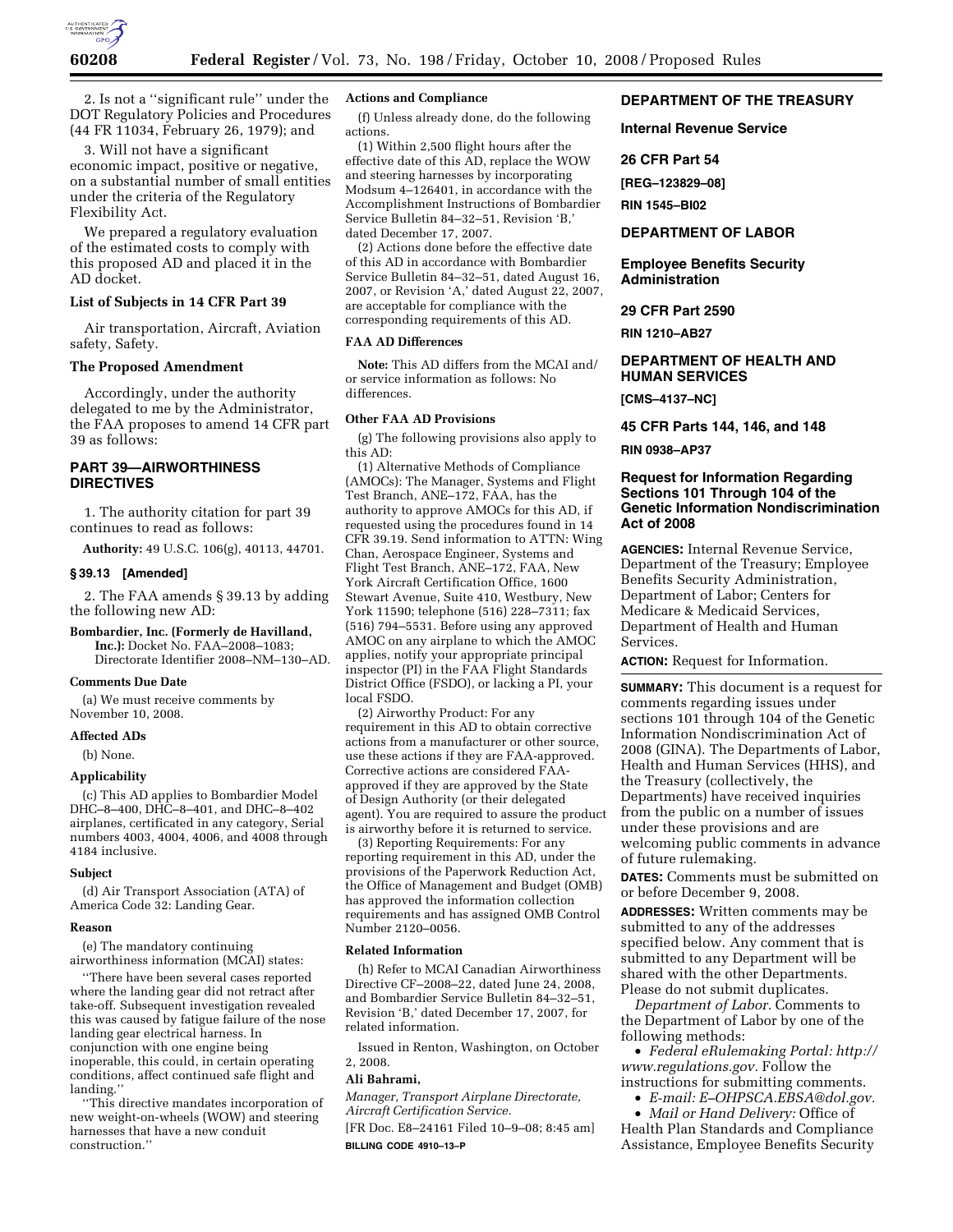Administration, Room N–5653, U.S. Department of Labor, 200 Constitution Avenue, NW., Washington, DC 20210, *Attention:* GINA Comments.

Comments received by the Department of Labor will be posted without change to *http:// www.regulations.gov* and *http:// www.dol.gov/ebsa*, and available for public inspection at the Public Disclosure Room, N–1513, Employee Benefits Security Administration, 200 Constitution Avenue, NW., Washington, DC 20210, including any personal information provided.

*Department of HHS.* Comments to the Department of HHS, identified by CMS– 4137–NC, by one of the following methods:

• *Federal eRulemaking Portal: http:// www.regulations.gov.* Follow the instructions for submitting comments.

• *Mail:* Centers for Medicare & Medicaid Services, Department of Health and Human Services, Attention: CMS–4137–NC, P.O. Box 8017, Baltimore, MD 21244–8010.

• *Hand or courier delivery.*  Comments may be delivered to either 7500 Security Boulevard, Baltimore, MD 21244–1850 or Room 445–G, Hubert H. Humphrey Building, 200 Independence Avenue, SW., Washington, DC 20201. For delivery to Baltimore, please call telephone number (410) 786–7195 in advance to schedule your arrival with one of our staff members. For delivery to Washington, because access to the interior of the HHH Building is not readily available to persons without Federal Government identification, commenters are encouraged to leave their comments in the CMS drop slots located in the main lobby of the building. A stamp-in clock is available for persons wishing to retain proof of filing by stamping in and retaining an extra copy of the comments being filed.

All submissions submitted to HHS will be available for public inspection as they are received, generally beginning approximately three weeks after publication of a document, at the headquarters for the Centers for Medicare & Medicaid Services, 7500 Security Boulevard, Baltimore, MD 21244, Monday through Friday of each week from 8:30 a.m. to 4 p.m. To schedule an appointment to view public comments, phone (410) 786–7195.

*Internal Revenue Service.* Comments to the IRS, identified by REG–123829– 08, by one of the following methods:

• *Federal eRulemaking Portal: http:// www.regulations.gov.* Follow the instructions for submitting comments.

• *Mail:* CC:PA:LPD:PR (REG–123829– 08), Room 5205, Internal Revenue

Service, P.O. Box 7604, Ben Franklin Station, Washington, DC 20044.

• *Hand or courier delivery:* Monday through Friday between the hours of 8 a.m. and 4 p.m. to: CC:PA:LPD:PR (REG–123829–08), Courier's Desk, Internal Revenue Service, 1111 Constitution Avenue, NW., Washington, DC 20224.

All submissions to the IRS will be open to public inspection and copying in room 1621, 1111 Constitution Avenue, NW., Washington, DC from 9 a.m. to 4 p.m.

**FOR FURTHER INFORMATION CONTACT:**  Amy Turner, Employee Benefits Security Administration, Department of Labor, at (202) 693–8335; Russ Weinheimer, Internal Revenue Service, Department of the Treasury, at (202) 622–6080; Adam Shaw, Centers for Medicare & Medicaid Services, Department of Health and Human Services, at (877) 267–2323 extension 61091.

*Customer Service Information:*  Individuals interested in obtaining information from the Department of Labor concerning employment-based health coverage laws, including the nondiscrimination protections, may call the EBSA Toll-Free Hotline at 1–866– 444–EBSA (3272) or visit the Department of Labor's Web site (*http:// www.dol.gov/ebsa*). In addition, individuals may request a copy of CMS's publication entitled ''Protecting Your Health Insurance Coverage'' by calling 1–800–633–4227.

## **SUPPLEMENTARY INFORMATION:**

#### **I. Background**

The Genetic Information Nondiscrimination Act of 2008 (GINA) was enacted on May 21, 2008 (Pub. L. 110–233). Title I of GINA amends the Employee Retirement Income Security Act of 1974 (ERISA), the Public Health Service Act (PHS Act), the Internal Revenue Code of 1986 (Code), and the Social Security Act (SSA) to prohibit discrimination in health coverage based on genetic information. Sections 101 through 104 of GINA apply to employment-based health coverage, individual market health insurance, and Medicare supplemental (MedSupp or Medigap) coverage. The new requirements were added to Part 7 of Subtitle B of Title I of ERISA, Title XXVII of the PHS Act, Subtitle K of the Code, and section 1882 of the SSA.

GINA prohibits group health plans and health insurance issuers (that is, insurance companies or health maintenance organizations (HMOs)) in the group market from using genetic information to adjust premium or

contribution amounts for the group covered under the plan. Plans and issuers in the group market are still allowed to increase the premium rate for an employer based on the manifestation of a disease or disorder of an individual enrolled in the plan, but they are prohibited from using the manifested disease or disorder of one individual as genetic information about other group members to further increase the premium.

In the individual market, health insurance issuers are prohibited from using genetic information to determine individual eligibility or premium rates, although they are allowed (to the extent consistent with other provisions of law) to use information about a manifestation of a disease or disorder to determine eligibility or premium rates for an individual who is covered or would be covered by a policy. Individual market health insurance issuers are also prohibited from using genetic information in imposing a preexisting condition exclusion, although a manifestation of a disease or disorder in an individual can be the basis for an exclusion. In the MedSupp market, GINA prohibits issuers from denying or conditioning the issuance or effectiveness of a policy (including the imposition of any exclusion of benefits based on a preexisting condition) or discriminating in the pricing of the policy based on an individual's genetic condition. However, if otherwise permitted under section 1882 of the Social Security Act, the issuer can still impose such limitations based on a manifested disease of an individual who is covered or would be covered under the policy.

GINA also prohibits group health plans and health insurance issuers in the group, individual, and MedSupp markets from requesting or requiring an individual or family member of an individual to undergo a genetic test. Plans and issuers are not precluded from obtaining and using the results of a genetic test to make a determination regarding payment, but they may only use the minimum amount of information necessary.

GINA includes a research exception under which a group health plan or a health insurance issuer in the group, individual, or MedSupp market may request (but not require) a participant or beneficiary to undergo a genetic test if the following five conditions are met:

• The request is made in writing pursuant to research that complies with 45 CFR Part 46, or equivalent Federal regulations, and any applicable State or local law or regulations for the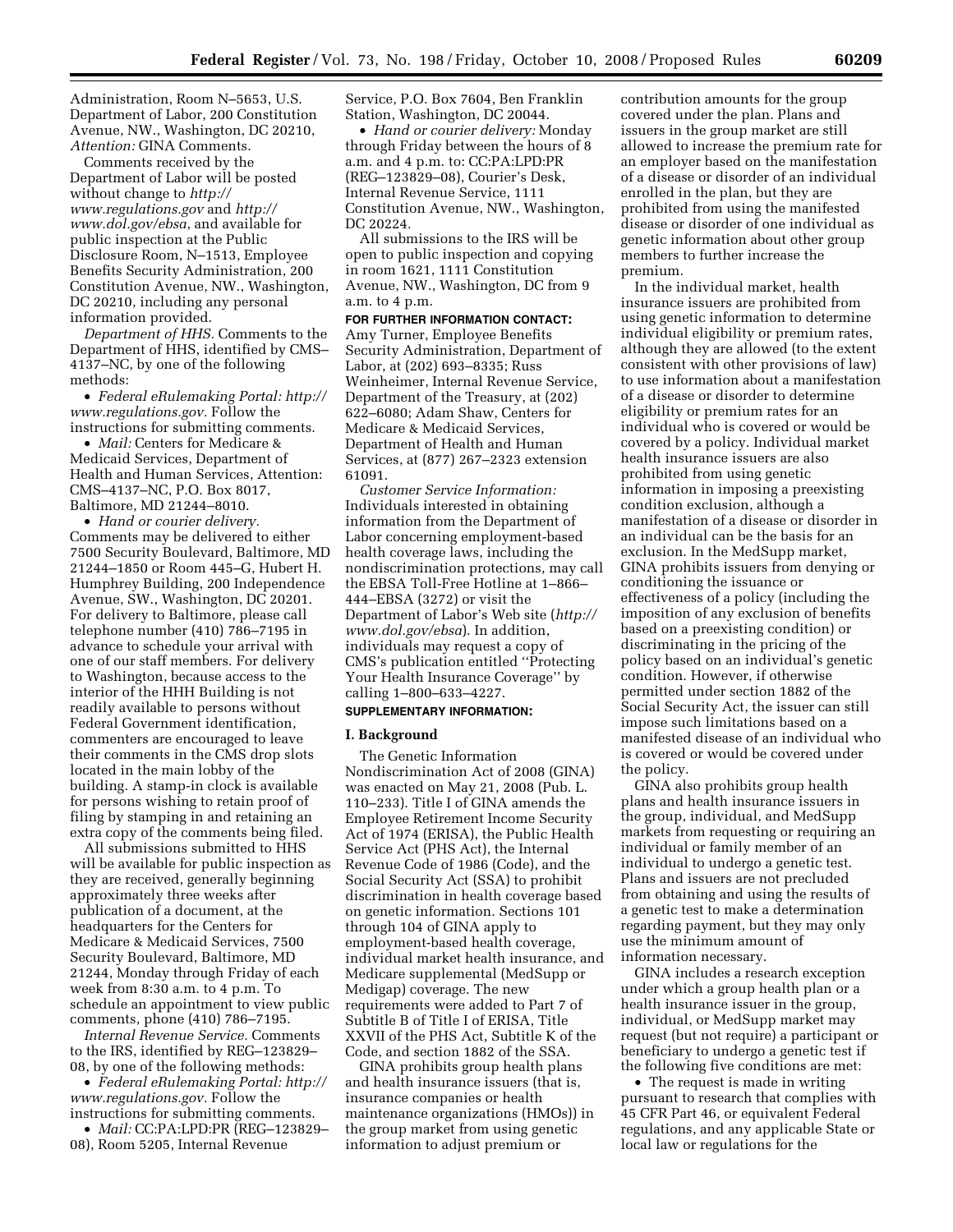protection of human subjects in research.

• The plan or issuer clearly indicates to each participant or beneficiary to whom the request is made that compliance is voluntary and noncompliance will have no effect on enrollment status or premium contribution amounts.

• None of the genetic information collected can be used for underwriting purposes.

• The plan or issuer notifies the appropriate Secretary in writing that it is conducting such research activities, including a description of the activities conducted.

• The plan or issuer complies with such other conditions as may be required by regulations for such activities.

Group health plans and health insurance issuers in the group, individual, and MedSupp markets are prohibited from requesting, requiring, or purchasing genetic information for underwriting purposes or prior to an individual's enrollment under a plan or policy. Plans and issuers are still allowed to collect (that is, to request, require, or purchase) health information that relates to the manifestation of a disease or disorder of an individual enrolled in a plan or who is covered by or would be covered by a policy issued in the individual or MedSupp market, and use it for permitted underwriting purposes with respect to that individual. Furthermore, an exception to the prohibition on requesting, requiring, or purchasing genetic information is included for collection of genetic information which is incidental to the request, requirement, or purchase of other information concerning an individual, provided it is not used for underwriting purposes.

GINA defines genetic information with respect to any individual as information about that individual's genetic tests, the genetic tests of family members of the individual, and the manifestation of a disease or disorder in family members of the individual. The term genetic information also includes an individual's request for, or receipt of, genetic services, but does not include information about the sex or age of any individual. Genetic services are further defined as a genetic test, genetic counseling (which includes obtaining, interpreting, or assessing genetic information), or genetic education. A genetic test is defined for purposes of Title I of GINA as an analysis of human DNA, RNA, chromosomes, proteins, or metabolites that detects genotypes, mutations, or chromosomal changes. The term is not meant to include an

analysis of proteins or metabolites that does not detect genotypes, mutations, or chromosomal changes, or an analysis of proteins or metabolites that is directly related to a manifested disease, disorder, or pathological condition that a health care professional with appropriate training and expertise could reasonably detect. Definitions of family member and underwriting purposes are also included, as well as provisions clarifying that references to genetic information concerning an individual include the genetic information of a fetus carried by a pregnant woman and of an embryo legally held by an individual utilizing an assisted reproductive technology.

The provisions of GINA are effective with respect to group health plans and health insurance issuers in the group market for plan years beginning after May 21, 2009. For health insurance issuers in the individual market, the provisions are effective with respect to health insurance coverage sold, issued, renewed, in effect, or operated in the individual market after May 21, 2009. For MedSupp coverage, States must incorporate the GINA provisions into their regulatory programs no later than July 1, 2009.

## **II. Solicitation of Comments**

*A. Comments Regarding Economic Analysis, Paperwork Reduction Act, and Regulatory Flexibility Act* 

Executive Order 12866 requires an assessment of the costs and benefits of a significant rulemaking action and the alternatives considered, using the guidance provided by the Office of Management and Budget. These costs and benefits are not limited to the Federal government, but pertain to the affected public as a whole. Under Executive Order 12866, a determination must be made whether implementation of GINA sections 101 through 104 will be economically significant. A rule that has an annual effect on the economy of \$100 million or more is considered economically significant.

In addition, the Regulatory Flexibility Act may require the preparation of an analysis of the economic impact on small entities of proposed rules and regulatory alternatives. An analysis under the Regulatory Flexibility Act must generally include, among other things, an estimate of the number of small entities subject to the regulations (for this purpose, plans, employers, and issuers and, in some contexts small governmental entities), the expense of the reporting and other compliance requirements (including the expense of using professional expertise), and a

description of any significant regulatory alternatives considered that would accomplish the stated objectives of the statute and minimize the impact on small entities. The Departments seek additional information from small entities regarding any special problems they might encounter in implementing the requirements of sections 101 through 104 of GINA and any regulatory guidance that might minimize those problems.

The Paperwork Reduction Act requires an estimate of how many ''respondents'' will be required to comply with any ''collection of information'' aspects of the regulations and how much time and cost will be incurred as a result. A collection of information includes record-keeping, reporting to governmental agencies, and third-party disclosures.

The Departments are requesting comments that may contribute to the analyses that will be performed under these requirements, both generally and with respect to the following specific areas:

(i) What policies, procedures, or practices of group health plans and health insurance issuers may be impacted by regulations under GINA? What direct or indirect costs would result? What direct or indirect benefits would result? Which stakeholders will be impacted by such benefits and costs?

(ii) Are there unique costs and benefits for small employers or small plans? What special consideration, if any, is needed for small employers or small plans?

## *B. Comments Regarding Regulatory Guidance*

The Departments are seeking comments to aid in the development of regulations regarding sections 101 through 104 of GINA. To assist interested parties in responding, this request for information describes specific areas in which the Departments are particularly interested; however, the Departments also request comments and suggestions concerning any area or issue pertinent to the development of regulations.

# Specific Areas in Which the Departments Are Interested Include the Following

1. To what extent do group health plans and health insurance issuers currently use genetic information, such as family medical history, and for what purposes? For example, is genetic information currently used for group rating purposes, or for purposes of a wellness program that otherwise